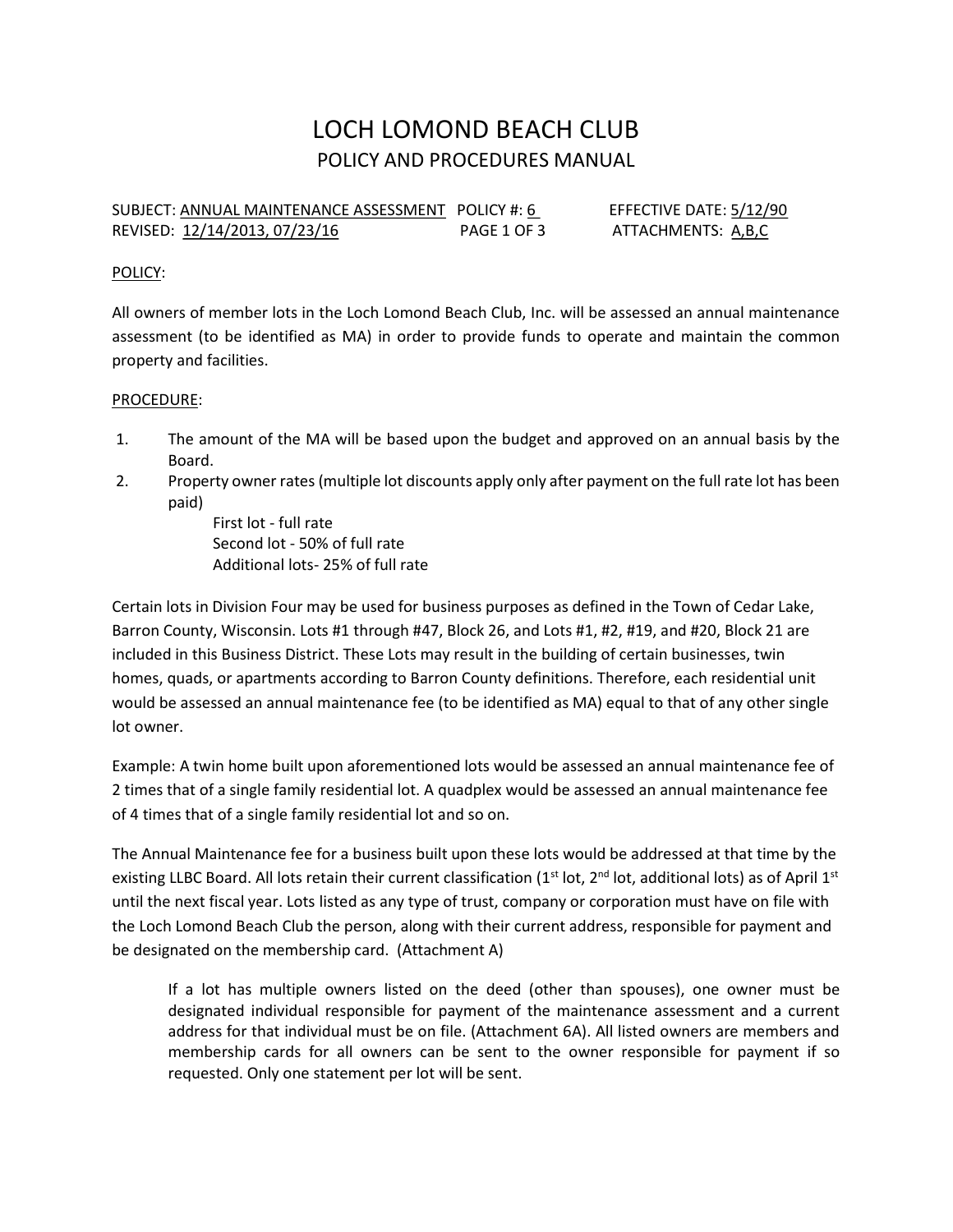When two LLBC members want to purchase an adjacent lot that is located between them, and they go through the process to successfully gain Barron County and LLBC Board approvals to divide the adjacent parcel and join it with each of their existing lots so it will be designated as two 1.5 lots, the LLBC Maintenance Assessments (MA) for each member will be computed as follows:

- For the newly designated 1.5 lot, the MA fee will always be 125% of the "First Lot" MA fee
- Example: (This example presumes the MA "First Lot" fee is \$550)
- Annual MA fee for a 1.5 designated lot at  $125\%$  rate = \$550 x  $1.25 = $687.50$

 Question: What if one or both members already own more than this lot that is being expanded? Answer: Any lot that is now a designated 1.5 lot, where the prior parcel # and Lot.Blk.Division number for the shared lot is approved to be "discontinued" by both Barron County and by LLBC board, the MA for the 1.5 lot will always be calculated first and then any other lots owned will be considered as their second, third, fourth lots etc and the MA will be billed and paid accordingly.

Question: Can the Early Payment Discount be applied to the 1.5 MA fee.

- Answer: Yes, if the total amount of the member's MA fee is paid prior to April 30<sup>th</sup>, the discount may be applied.
- 3.Non-voting developers: Developer who owns 10 or more lots for the purpose of resale or speculative building will not be required to pay MA provided: they or their families do not make any personal use of any of the land or club facilities; allow other persons to camp, place a trailer upon, or utilize the lots for any purpose with or without payment; maintain the payment of county property taxes, and maintain the property in good order. Should any of the foregoing occur, the developer status shall be forfeited and regular MA will be required. Persons wishing to be classified as non-voting developers, must receive approval for such status from the Board of Directors of Loch Lomond Beach Club, Inc.
	- 4. All current property owners of the preceding year will be mailed a notification of the MA for the next fiscal year (April1 – March  $31<sup>st</sup>$ ) no later than March 31st.

An early discount may be offered to those members owning property prior to April 30<sup>th</sup>. The total amount must be paid by April 30<sup>th</sup>. Multiple lot discounts will be allowed only on lots that are titled identically. i.e., Husband and wife on one lot husband only on second lot will not qualify for multiple lot discount.

- 5. Persons who become property owners during the fiscal year will be assessed the MA on that portion of the fiscal year that they own the property. Succeeding years MA shall not be prorated. Closings between the 1<sup>st</sup> of the month and the 15<sup>th</sup> of the month will be considered a full month. Closings between the  $16<sup>th</sup>$  of the month and the end of the month will be considered one half month. Purchase of property after April 30<sup>th</sup> is pro-rated on the full amount of the Maintenance Assessment
- 6. Property owners who do not pay their MA(s) by May 15th, may not use any of the club's facilities or services (i.e., clubhouse, pool, tennis courts, docks, boat landing, garbage dumpsters, etc.) until the MA is brought current on all lots owned.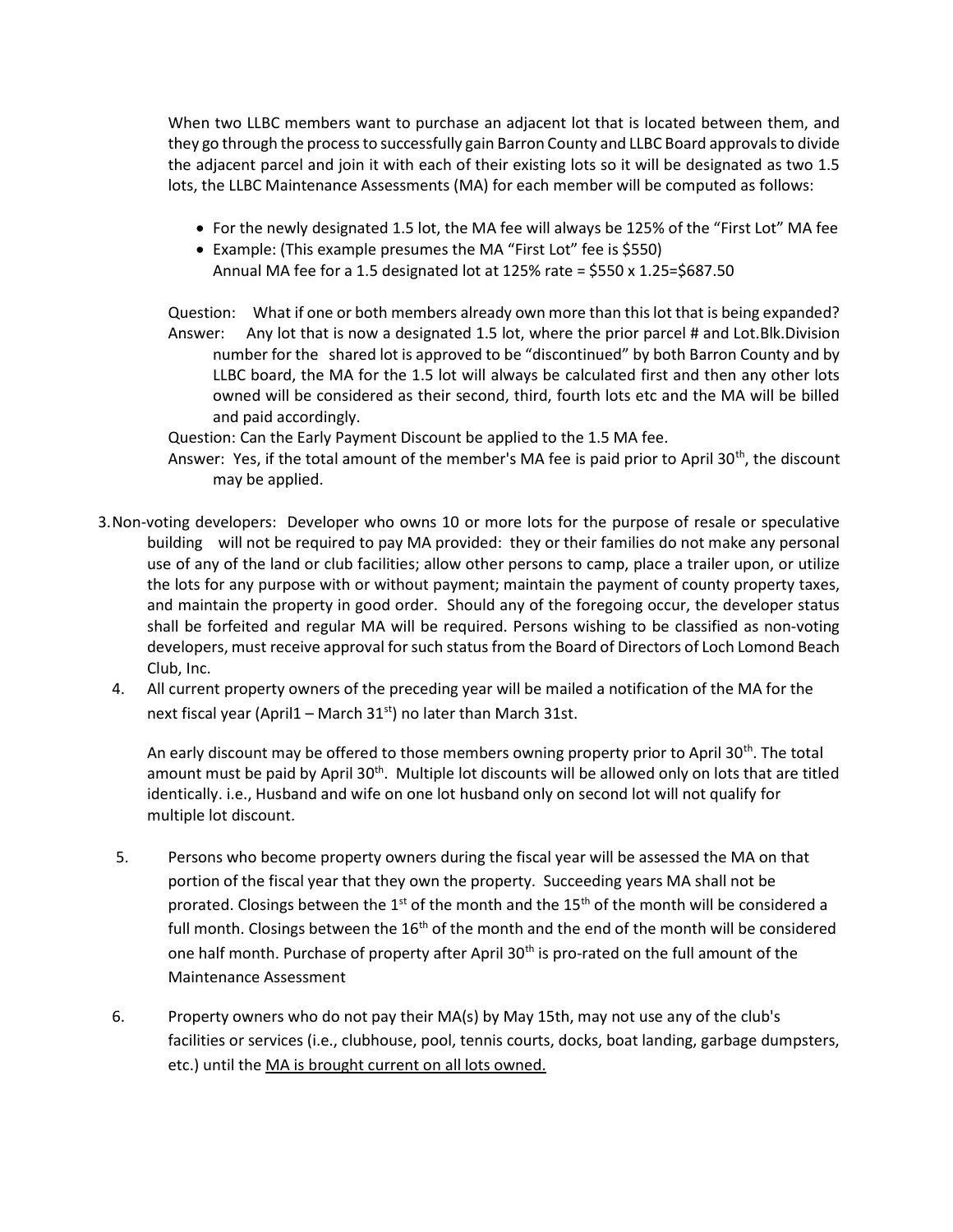- 7. Any MA unpaid by August 15th will be considered delinquent. A past due letter (Attachment 6b) will be mailed to the owner of record. If there is no response from the member by September 15<sup>th</sup> a lien will be filed on the property and a letter notifying the member of the lien will be mailed (Attachment 6c) per Policy #8.
- 8. As of March 31<sup>st</sup> any past due balance not listed with the Collection Agency will be assessed interest on the past due Maintenance Assessment(s) at a rate of 6% per year.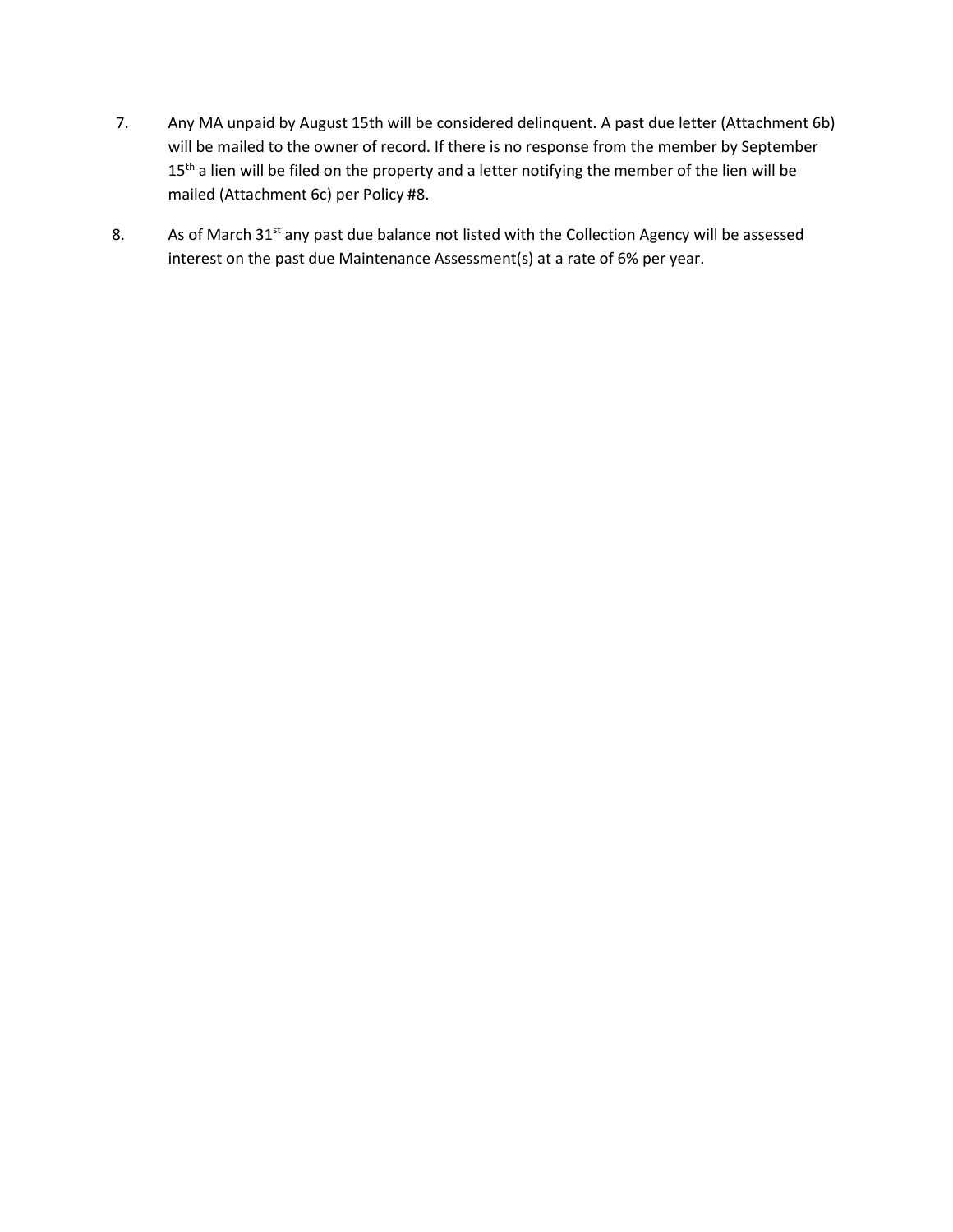# LOCH LOMOND BEACH CLUB POLICY #6 ATTACHMENT A

### RESPONSIBLE PARTY FORM

DATE\_\_\_\_\_\_\_\_\_\_\_\_\_\_\_\_\_\_\_\_\_\_\_\_\_\_\_\_\_\_\_\_\_\_\_\_\_\_\_\_\_\_\_

| LOT | <b>BLOCK</b> | <b>DIVISION</b> | <b>SUBDIVISION</b> |
|-----|--------------|-----------------|--------------------|
|     |              |                 |                    |

#### OWNERS LISTED ON THE RECORDED DEED ON FILE AT LLBC

#### Member Name

The member listed below has been designated the responsible party for paying the annual maintenance assessment, receiving the membership card(s), paying any charges made against the lot listed and receiving any correspondence sent by the Loch Lomond Beach Club, Inc.

|                                                                               | State <b>Zipcode Example 21</b> |  |
|-------------------------------------------------------------------------------|---------------------------------|--|
|                                                                               |                                 |  |
| Verification by all listed owners - Please have all listed owners sign below. |                                 |  |
|                                                                               |                                 |  |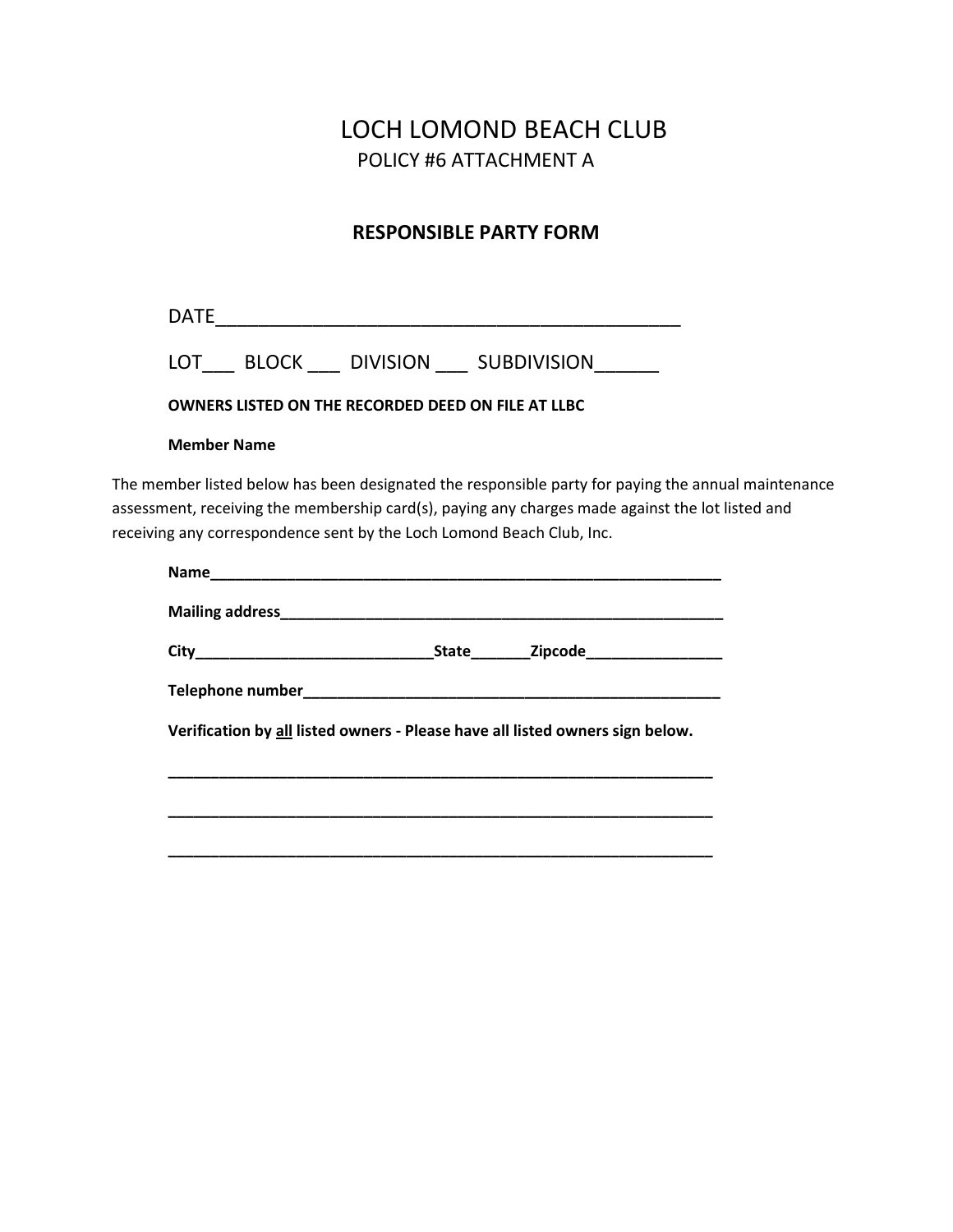## LOCH LOMOND BEACH CLUB POLICY # 6 ATTACHMENT B

### OVERDUE MAINTENANCE ASSESSMENT LETTER

Date

Member Name Member Address Member City, State, Zip

Dear Member Name,

I am a director of the Loch Lomond Beach Club, Inc. (the "Club"), a Wisconsin non-profit corporation. You are a member of the Club because of your ownership interest in the below described property:

Lot:

Block:

Division:

The lot is subject to a Declaration of Covenants and Restrictions of record that creates an obligation for payment of an annual Maintenance Assessment set by the Board of the Club. The By-laws of the Club make you liable for payment of this assessment.

The Club's records disclose that the Maintenance Assessment in the amount of \$(current MA) of the fiscal year billed March and due by (date) has not been paid and is delinquent.

Demand is hereby made by the Club for payment of the sum of \$ (current MA) representing the delinquent Maintenance Assessment. If such sum is not paid by September (date) or no other arrangements have been made, the Club will have initiate collection proceedings. Please act now to reinstate your membership privileges, and avoid this collection process.

Sincerely,

(Board Member), Treasurer Loch Lomond Beach Club, Inc.

\_\_\_\_\_\_\_\_\_\_\_\_\_\_\_\_\_\_\_\_\_\_